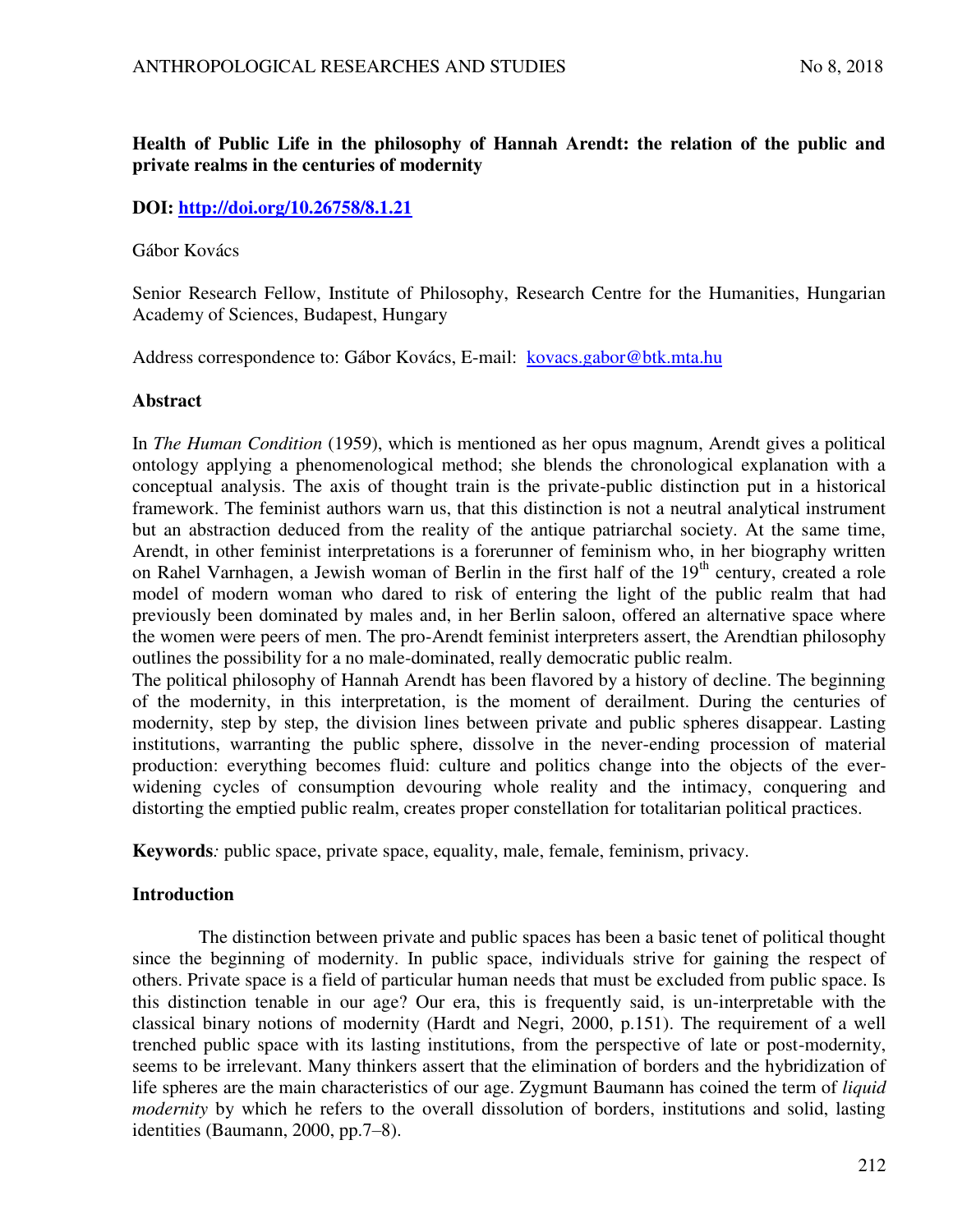At the same time, this duality is the precondition of a healthy and well-balanced economy of human existence. Public and private spaces as autonomous, distinct, well-fenced ontological terrains are, in the interpretation of Hannah Arendt, in a complementary relation: they exclude and postulate each other at the same time. Without protected private space, the depth of human existence flattens and becomes shallow. Human beings need a home, a shelter for keeping their physical and psychical health and integrity (Arendt, 1958, p.71.) At the same time, it is true as well that, without protected public space, human existence remains one-sided and truncated.

#### **Spatial essentialism and cultural criticism: the theatre as a model for public space**

The health of public life depends on the strict separation of private and public realms – it is the core of the Arendtian approach. Both terrains of human existence have to be strictly separated from each other and entrenched within the borders of their territories – this *spatial essentialism* gives the basic framework of the Arendtian political philosophy. Without this separation a wellfunctioning political democracy is impossible, Arendt warns us, and many thinkers, following her argumentation, trace back the crisis symptoms of contemporary democracy to the elimination of a distinct public space. This is the basic tenet of the Arendt disciple Richard Sennett who develops his own theory within an Arendtian theoretical framework.

German *Existenz-philosophy*, through Jaspers and Heidegger, and the experience of Nazi totalitarianism had undoubtedly deeply influenced the thought of Arendt (Canovan, 1992; Young-Bruehl, 1982). Politics conceived in the Arendtian philosophy in a definitely non-Weberian meaning; it is not a striving for power but a *res publica*, a common business of every citizen rooted in the human plurality; human beings live in a common world constituted and maintained by human action, which cannot be accomplished without human togetherness. The phenomenological approach is one of the most important elements of her intellectual toolbox inherited from her masters. The phenomenological description of the shared human world is the main aim of the Arendtian political phenomenology. Human existence is communal existence. The human being, according to Existenz-philosophy, has been thrown into the world but he/she exists together with others in this world. Arendt describes the ontological situation of human beings from two different perspectives; a pessimistic cultural criticism and an optimistic political philosophy. Cultural criticism is part and parcel of her German heritage of the inter-war period; it is gloomy theory describing modernity as an era of decay: human history is a history of decline (Verfallsgeschichte).

Arendt borrowed motifs mainly from her master Martin Heidegger whose existential ontology seriously influenced her approach (see Zimmerman, 1990, for the Heideggerian cultural criticism). In *The Human Condition,* she gives a political ontology outlined by the help of phenomenological method; she blends chronological explanation with conceptual analysis. The axis of thought train is the private-public distinction embedded in a historical framework. The beginning of the modernity is a moment of derailment; the division line between private and public spheres disappears and a new hybrid realm emerges: it is the sphere of *social* (see Pitkin, 1998, for the detailed analysis of social). The lasting institutions, warranties of a well-functioning public sphere, dissolve in a never-ending procession of material production: everything becomes fluid and an object of the ever-widening cycles of consumption devouring whole reality. The elimination of public realm, because of the fatal constellations of the interwar period, creates proper constellation for the totalitarian political practices of the  $20<sup>th</sup>$  century (Arendt, 1976).

This interpretation of the history of modernity is very similar to the theory of cultural industry explained in the common book of Adorno and Horkheimer, *The dialectics of modernity*.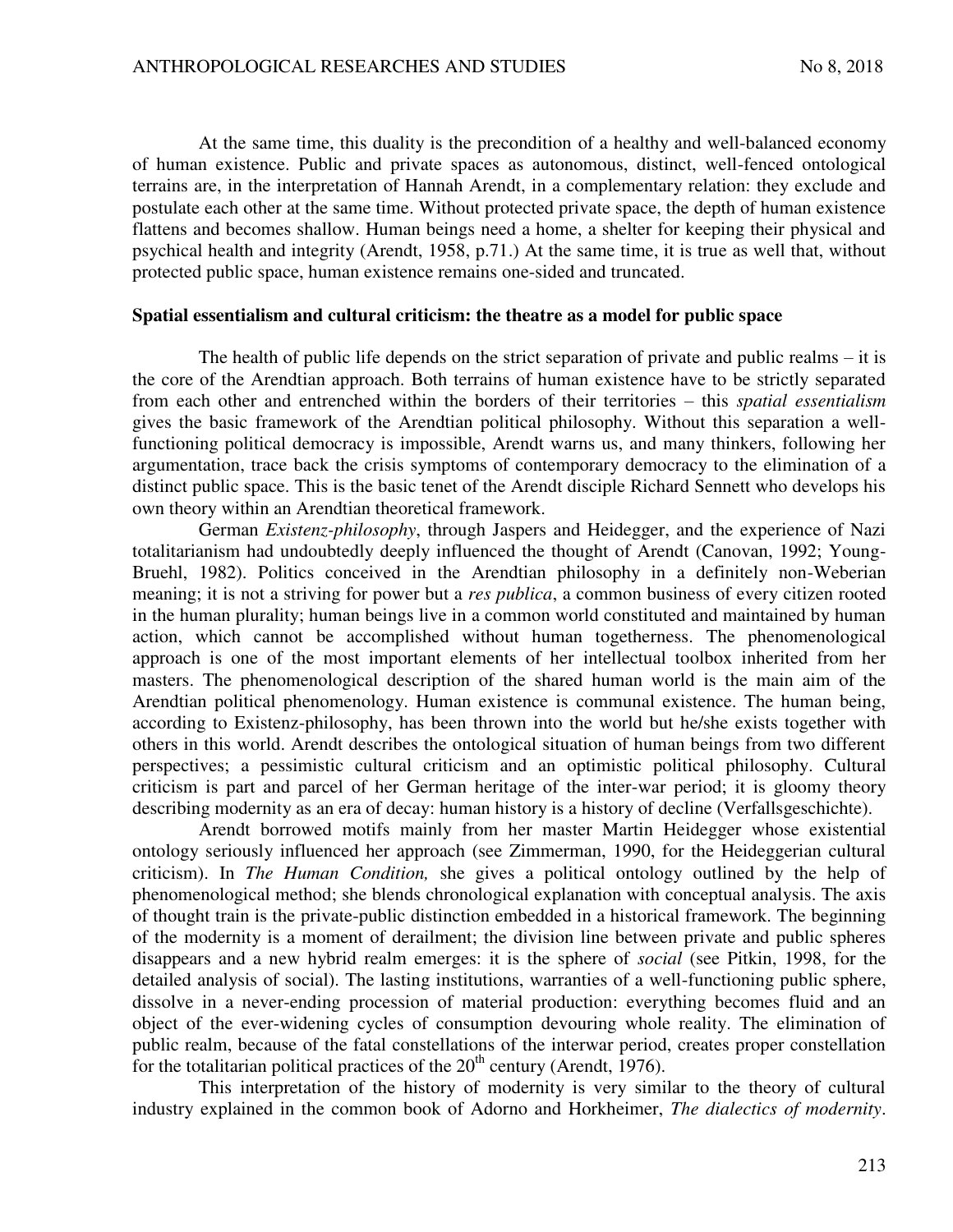Modernity, in the peculiar Arendtian interpretation, is an age of re-naturalization taking place at the expense of the field of human artefacts from culture to politics (Kovács, 2012).

Her opus magnum, *The Human Condition* (1958) is dominated by a decline-narrative while in next book *The revolution* (1964) she changes her perspective; here modernity is not an age of total sinfulness anymore because modern revolutions give hope for gaining authentic political experience and recovering authentic public space (Arendt, 1990). Arendt uses the Greek polis model in which public and private space are rigorously divided from each other; the former is constituted by the polis-citizens on the agora. Liberty and equality – which are artefacts and not natural innate qualities of human beings in the Arendtian interpretation – appear in the light of public space: they are embodied in human actions and human speeches. But these are male actions and male speeches – women, similarly to the servants, are prohibited from the agora. Private realm, on the contrary, is a female terrain; it is the sphere of inequality and hierarchical relations.

# **Arendt and the feminist perspective: Rahel Varnhagen and a 19th-century attempt for the foundation of a feminine public space.**

The Arendtian private-public distinction, the feminist authors warn us, is not a neutral analytical instrument but an abstraction deduced from the reality of the antique patriarchal society based on male domination (Pitkin, 1994). The Greek polis had been established on the institutions of slavery and the household. The latter was a scene of unequal social relations between men and women. The household gave protection to the patriarchal family in which women and children were subdued to the despotic male rule. The price of political liberty enjoyed by the men on the agora, on the stage of politics, was paid by women. However, without some kind of subjugation, it is one of the basic tenets of Arendtian political philosophy, liberty cannot exist at all: you must deliberate yourself from the burden of biological necessity including of producing foodstuff, ensuring shelter and bearing children – in the antiquity these activities were the tasks of slaves and women; the price of liberty, in premodern world, was paid by other human beings. The burden of biological necessity, in modern times, can be shifted upon machines. At the same time, this burden always remains a necessary part of human life. It can be fenced within a closed territory; household, family, factory etc. but it can't be eliminated at all. Arendt's deepest conviction is that liberty needs a closed territory exempted from necessity. Human equality is not natural; it is a fragile human artefact maintained by the political community.

Feminist interpretations of Arendt are ambivalent; it is the reflection of the ambivalence of her oeuvre. Arendtian political philosophy, as a consequence of her 'Grecophily', can really be interpreted as a macho theory: the privilege of free action in the public realm, in the space of appearance, is reserved for male agents. Arendt, her feminist critics assert, perpetuates the Greek polis model and her idealized public-political actors are typical male characters: their try to prove their own excellences, similarly to the Greek heroes of the Iliad, by ostentatious acts and speeches. They try avidly to get the admiration of the outer world concealing and overcompensating their inner uncertainty and vulnerability by glittering rhetoric and spectacular deeds (Pitkin, 1994).

This interpretation of the Arendtian political ontology is one sided but it is not without cause. The Arendtian theory for action is undeniably burdened with ambivalences (d'Entreves, 1994, pp.64-100). Arendt refers to two kinds of action without making a definite distinction between them. What is the target of the feminist critique is the *agonistic-expressive action*; it has been associated by Arendt with Greek polis. The male actor, acting this way, presents his excellence in an egoistic manner to the detriment of his fellow humans. At the same time, *communicative action*,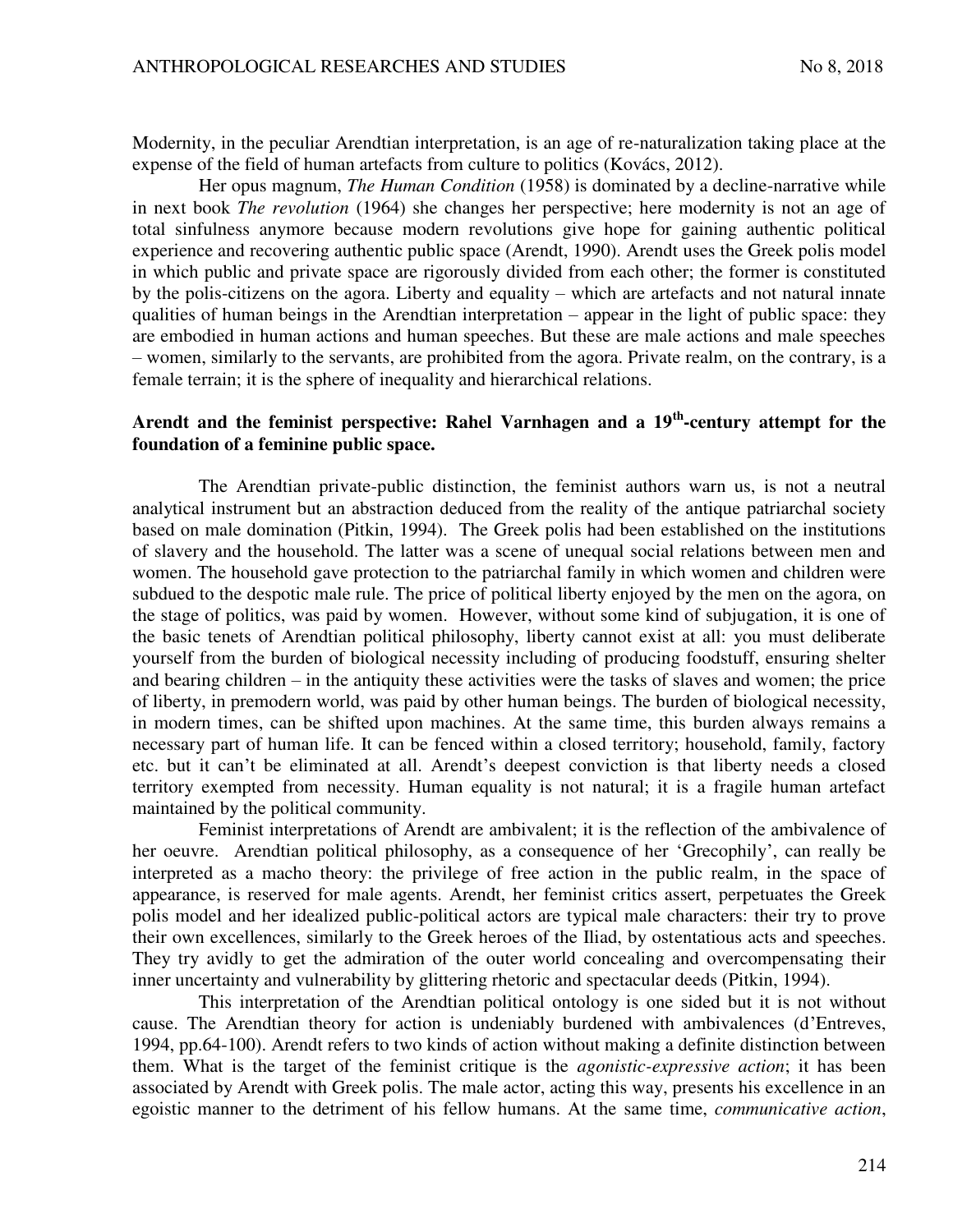contrary to the expressive type, takes place in the situations of plurality when the peers are really equal and the field of action hasn't been distorted by the conditions of subordination.

But there is another side of the coin. Seyla Benhabib, one of the pro-Arendt feminist authors, interprets Arendt as a forerunner of feminism who, in her biography written on Rahel Varnhagen, the Jewish woman of Berlin in the first half of the  $19<sup>th</sup>$  century, created a role model of modern woman daring to risk of entering the light of the public realm that had previously been dominated by males and, in her Berlin saloon, offered an alternative space where the women were peers of men (Benhabib, 1996, pp.20-21).

Arendt, in this early book, examining the life-situation of her heroine, connects the problem of Jewish and female identities. The historical context is Prussia, more precisely Berlin at the turn of  $18-19<sup>th</sup>$  centuries, during the period of the French occupation and in the consequent decades. Arendt gives a parallel analysis of different Jewish life strategies among the conditions of the Prussian nation-building in a transitional period between the mixed society of the late  $18<sup>th</sup>$  century and the homogenized society of the  $19<sup>th</sup>$ -century nation-state. The referential framework is a toolbox inherited from German Existenz-philosophy. The book is a *Bildung-Roman*, an educational novel describing the attempt of constructing an alternative public space in a Berlin saloon where a Jewish woman, playing the role of a mediator between the Prussian bourgeoisie and the Prussian aristocracy, tries to construct for herself an identity by the way of assimilation into the Christian society of the emerging modern Prussian nation-state. Rahel Varnhagen goes over the accustomed way of assimilation of the early 19<sup>th</sup> century: she converts from Jewish religion to Christianity and gets married to a Christian man, trying, Arendt concludes, to become a paradigmatic parvenu, but, at the end of her life, she has to realize that this life-strategy requires a total and perpetual selfsurrender from her (Arendt, 1997, p.256).

The attempts of Rahel Varnhagen fail as well on the level of public realm: her saloon of Berlin proves to be a temporary phenomenon. The cause of it is an inherent paradox built in the dynamic of modernity. At the time of the emerging of  $19<sup>th</sup>$  century Prussian nation state Jewish political emancipation invests Jews with political rights but, at the same time, gives rise to modern political Anti–Semitism. With the decline of the idea of a mixed society inherited from the Enlightenment the Jew ceases to be the representative of an interesting, exciting specimen of the foreigner and becomes a suspicious figure in the homogenizing atmosphere of the nation-state; the inclusivist type of alien-construction rooted in the ideas of Enlightenment is replaced by a new  $19<sup>th</sup>$ century exclusivist-type conception and the temporary broker-role of Rahel Varnhagen as a Jewish woman loses its ground (Arendt, 1997, p.127). At the same time, the figure of Rahel Warnhagen is important, the pro-Arendt feminist interpreters assert, because this proves that the Arendtian political philosophy anticipates the possibility for a no male-dominated, really democratic public realm, so the Arendtian theory is able to give referential points for feminism as well.

#### **The age of intimacy and the end of public realm**

The end-result of the process of dissolution taking place in an accelerating way during the centuries of modernity, in the Arendtian interpretation, is the age of intimacy and the end of public realm. Arendt (1990, p.104) distinguishes three stages of this process: the 18th century is the era of high society, in the 19th century emerges the genteel society and in the 20th century takes place the mass society, a precondition of modern totalitarianisms. The motor of these transformations is the swelling of the terrain of intimacy. The members of high society constitute a thin stratum, the aristocrats, genteel society embraces a much wider segment of the population, the bourgeoisie, mass society comprehends every member of the collectivity. The irresistible expansion of the intimacy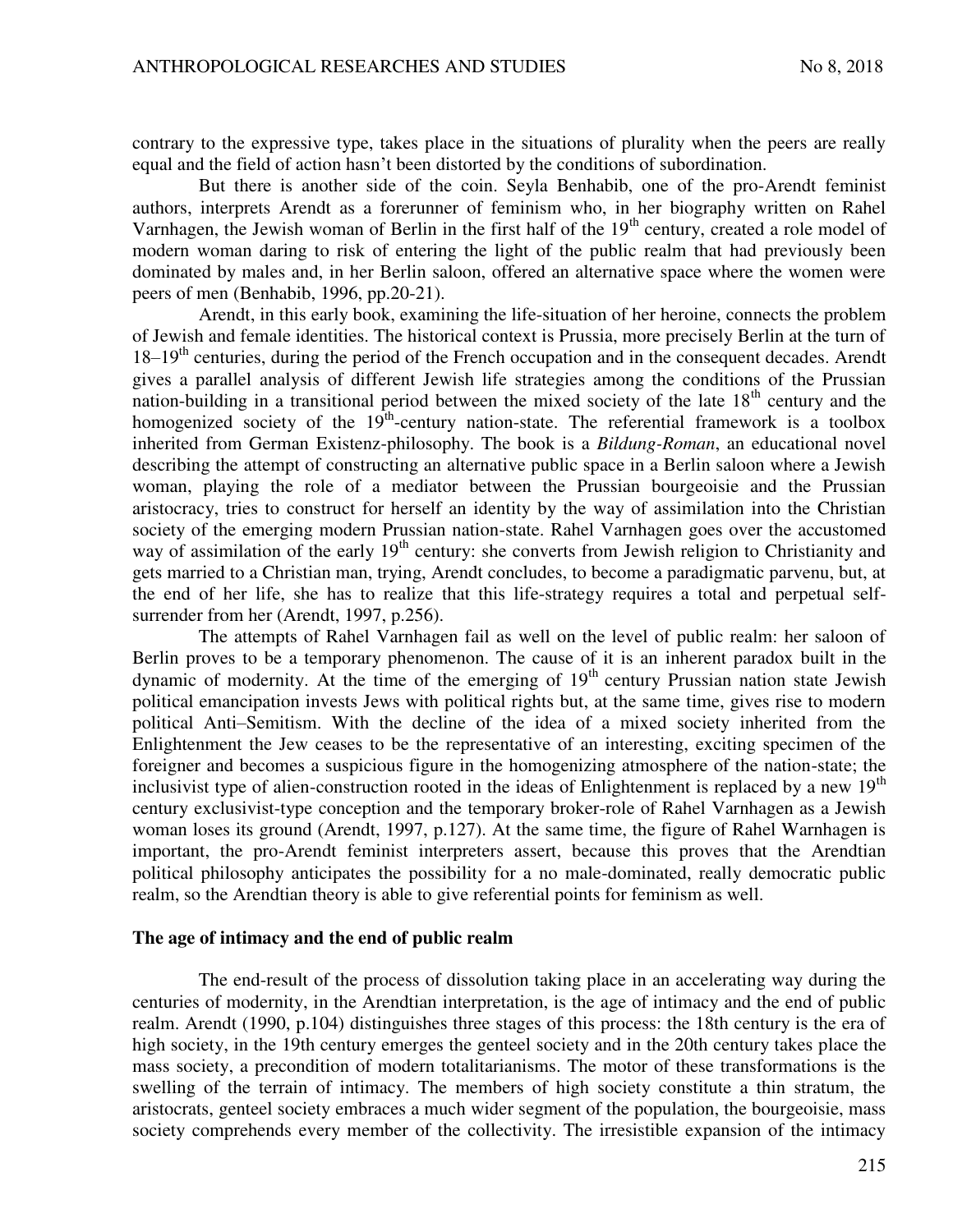contributes in a great amount to the dissolution of lasting institutions. The totalitarian regimes of the 20th centuries with their amorphous structures eliminating both public and private realms emerge from this constellation.

Naked private personality without a protecting shield, Arendt warns, corrodes and, in the long run, destroys public sphere, a terrain of human interaction based on the plurality of human beings. That is why, Arendt argues, in Greek tragedy actors hid their faces beyond masks to insulate the natural man from the artificially constructed public man:

"The profound meaningfulness inherent in the many political metaphors derived from the theatre is perhaps best illustrated by the history of the Latin word persona. In its original meaning, it signified the mask ancient actors used to wear in a play. (…) The mask as such obviously had two functions: it had to hide, or rather to replace, the actor's own face and countenance, but in a way that would make it possible for the voice to sound through. (…) the word persona became a metaphor and was carried from the language of the theatre into legal terminology. The distinction between a private individual in Rome and a Roman citizen was that the latter had a persona, a legal personality, as we would say  $(...)$  Without his persona, there would be an individual without rights and duties, perhaps a 'natural man' – that is, a human being or homo in the original meaning of the word, indicating someone outside the range of the law and the body politic of the citizens, as for instance a slave – but certainly a politically irrelevant being" (Arendt, 1990, pp.106–107).

This theatre-metaphoric, in the theory of Arendt-disciple Richard Sennett, plays a central role. Sennett gives an interpretation of modernity between 18<sup>th</sup> and 20<sup>th</sup> centuries in which he uses the referential frame of the Arendtian thought. He focuses upon the transformations of the structure of public and private realms during these centuries. The apex, according to Sennett, was the 18<sup>th</sup> century with a flourishing public life. It was an age when the autonomy of public space and its intactness from the intrusion of private sphere were maintained by some kind of impersonality. It had been ensured by distinctive marks; dresses, gestures, behavioral patterns promoting social interactions among foreigners who came from the different segments of society. Men were considered to be actors both on the stage of theaters and on the streets of the emerging modern metropolises as Paris and London. Shared human acts in this model are distanced from the private contents of human personality; the actors of the theatre and the persons on the streets of the city wore fictive mask-like characters concealing their personal feeling and emotions; this artificial distance-making impersonality was the most important presupposition to present a common theatrical play and to conduct shared social and political action (Sennett, 1977, pp.107–122).

The 19<sup>th</sup> century proved a turning point in the history of modernity; naked human personality intruded into the public realm. It was a prelude to the intimate society of our age and introduced a new kind of political domination in which the politician brings the people under his/her sway by the presentation of his/her private feelings and emotions; what counts it is not his/her program or the schedule of the political acts he/she wants to realize but what he/she is like. His/her electoral success hinges on whether he/she is able to present himself/herself as an authentic personality. That kind of political manipulation involves the emergence of a collective personality, using the phrase of Sennett, a *destructive gemeinschaft* in a dead public space. In the ages of a vigorous, flourishing public realm collective identity has been shaped by collective action while in the ages of inflated private space without public realm collective identity has been shaped by fantasies and projection. The doer has been replaced by the passive voyeur, a collective personality motivated by fear and hate: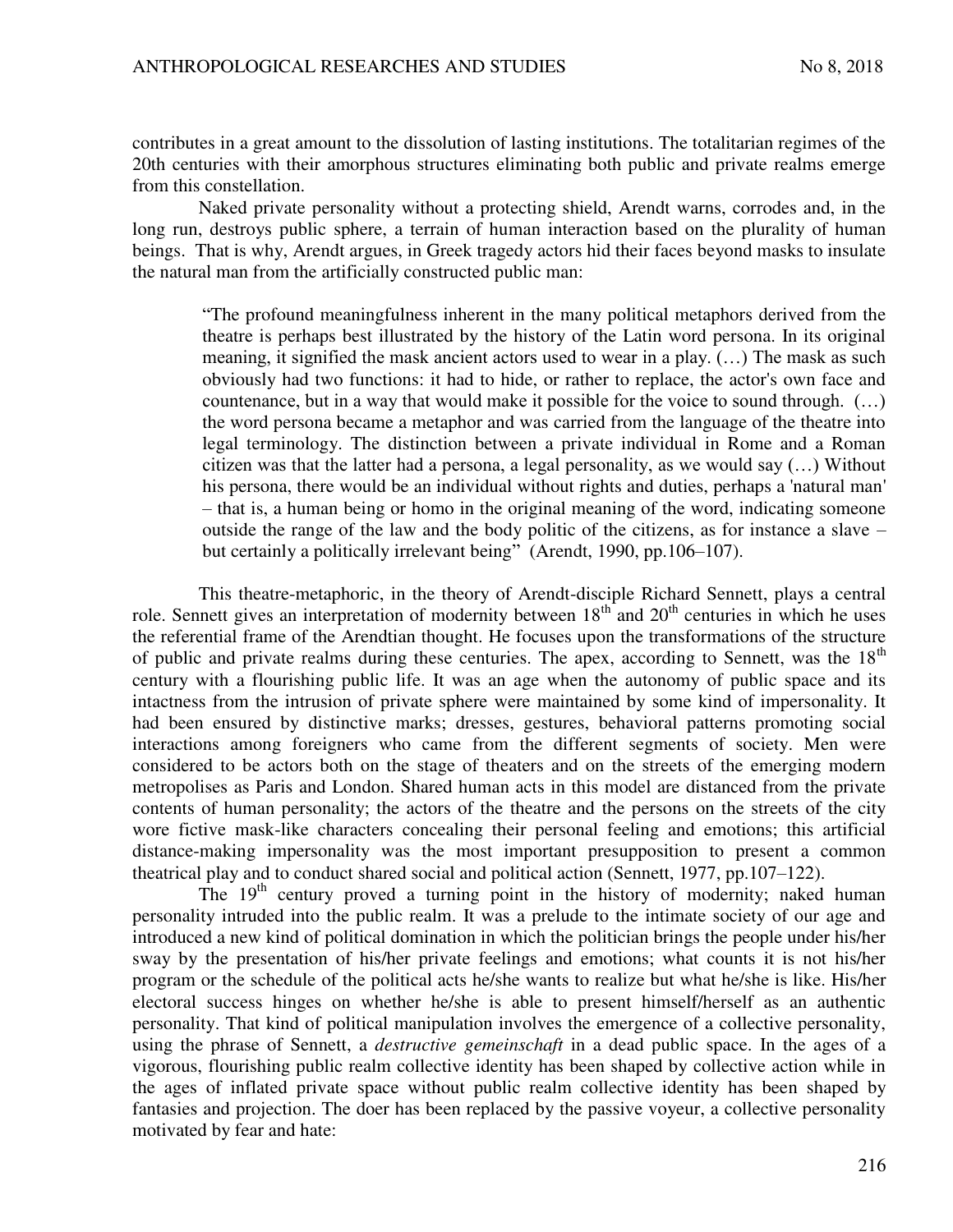"Just as personality itself has become an antisocial idea, collective personality becomes group identity in society hostile to, difficult to translate into, group activity. Community has become a phenomenon of collective being rather than collective action, save in one way. The only transaction for the group to engage in is that of purification, of rejection and chastisement of those who are not "like" the others. (…) The logic of collective personality is the purge (…) Broadly stated, when people today seek to have full and open emotional relations with each other, they succeed only in wounding each other. This is the logical consequence of the destructive gemeinschaft which arose when personality made its appearance in society" (Sennett, 1977, p.223).

### **Conclusion**

The 'destructive gemeinschaft' arises in the late 19<sup>th</sup> century. The Dreyfus affair analyzed in a detailed way by both Arendt and Sennett is a historical prefiguration of the  $20<sup>th</sup>$ -century constellation leading to totalitarian regimes. Albeit totalitarianism suffered defeat, Arendt warns, without the healthy balance of mutually protected private and public realms, among the conditions distorted by the dominance of privacy, destructive gemeinschaft with its xenophobe exclusivist logic appears again and again. The post-democracy of late modernity (Crouch, 2004) can easily be a hotbed of new kinds of totalitarianism.

### **Acknowledgment**

The paper was supported by a research project of the Hungarian Scientific Research Fund, entitled *Arts and Scholarship in the Service of the Nation-building in the Nineteenth-Century Hungary* (OTKA K 108670).

## **References**

- 1. Arendt, H., 1976. *The Origins of Totalitarianism.* San Diego, New York, London, Harcourt Brace & Company.
- 2. Arendt, H.,1990. *On Revolution*: London, Penguin Books.
- 3. Arendt, H., 1997. *Rahel Varnhagen. The Life of a Jewess*. Edited by Liliane Weissberg, translated by Richard and Clara Winston. Baltimore and London: The Johns Hopkins University Press.
- 4. Canovan, M., 1992. *Hannah Arendt. A Reinterpretation of Her Political Thought*. Cambridge: Cambridge University Press.
- 5. Crouch, C., 2004. *Post-Democracy*. Cambridge, UK-Malden, USA, Polity Press.
- 6. d'Entreves, M.P., 1994. *The Political Philosophy of Hannah Arendt*. New York: Routledge.
- 7. Hardt, M. and Negri, A., 2000. *Empire*. Cambridge, Massachusetts & London, England: Harvard University Press, 2000.
- 8. Kovács, G., 2012. Hannah Arendt's Interpretation of Natural and Artificial in the Political Phenomenology of the Human Condition. *Limes: Regionalistics* (Vilnius), 5(2), pp.93-102.
- 9. Pitkin, H. F. 1994 Justice: On relating Private and Public. In: L.P. Hinchman and S.K. Hinchman, eds. *Hannah Arendt. Critical Essays*. New York: State University of New York Press, pp.261-88.
- 10. Pitkin, H.F., 1998. *The Attack of the Blob.Hannah Arendt's Concept of the Social.* Chicago & London: The University of Chicago Press.